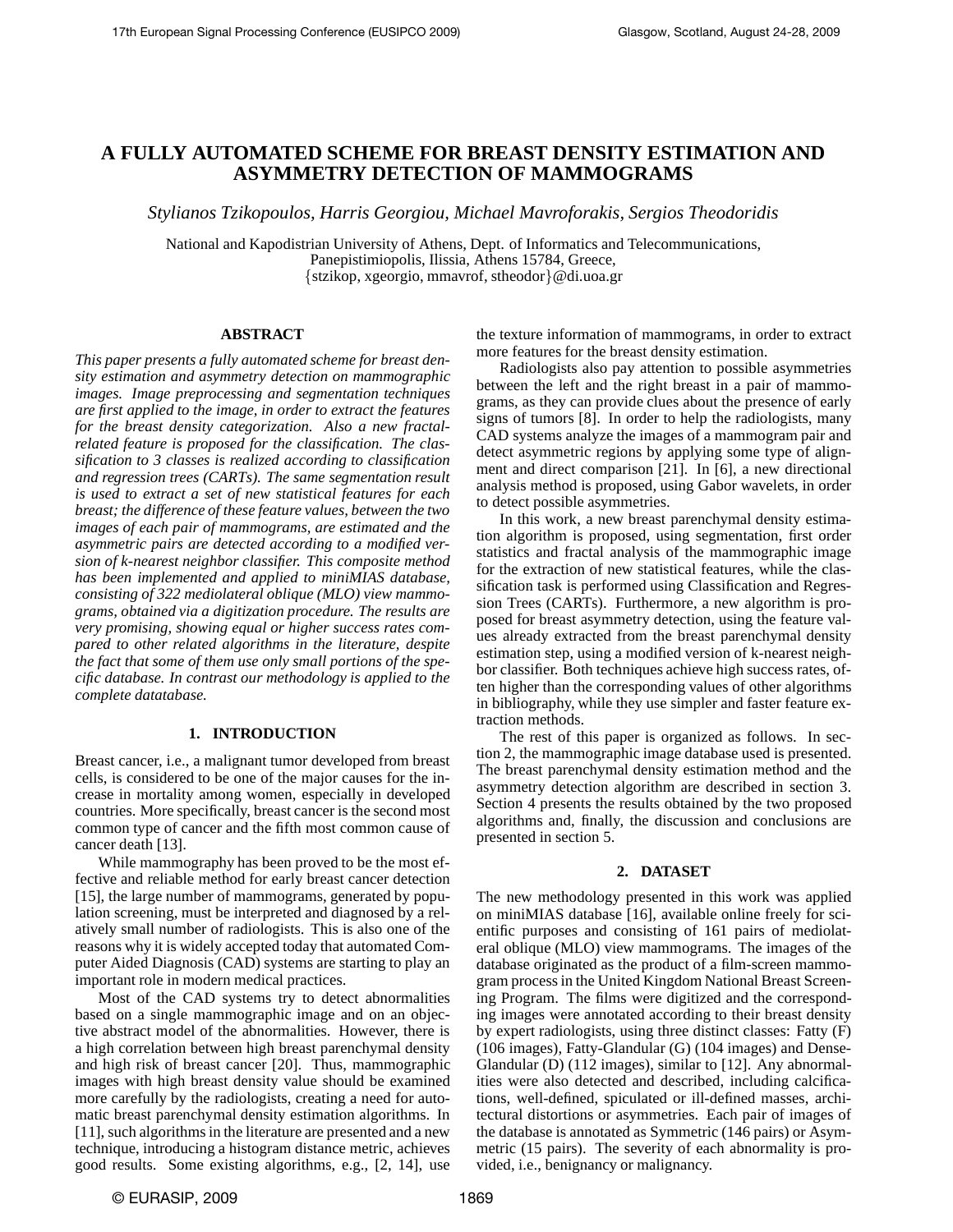A typical mammographic image is shown in figure 1a. The presence of high noise is readily observed; this makes the segmentation of the image a demanding task. Moreover, speckle noise was added through the original digitization processing of the film mammograms. The original 0.2 mm/pixel images were resized to 0.4 mm/pixel, as in [10] and [11], in order to reduce the required computational time. The initial bit depth of 8 bits was preserved.

#### **3. METHODS**

## **3.1 Breast Density Estimation**

## *3.1.1 Image Preprocessing*

The noise of the image, e.g., high intensity scanning labels, or tape artifacts, is detected and excluded from the remaining processing, using the same concept as in [11]. Figure 1b shows an example of this process.

In order to estimate the breast boundary, the algorithm in [11] was implemented. The key idea of the algorithm is that the skin-air boundary is the smoothest section of identical pixels near the breast edge, detected using a thresholding technique. A result of the algorithm is presented in figure 1c.

The pectoral muscle, which is the high-intensity triangular region across the upper posterior (left) margin of the image, appeared only in MLO view of left-breast mammograms, is detected according to [10], with the modifications and improvements of [18]. An example is presented in figure 1d.

Besides the noise segmentation techniques already presented, image processing techniques are also applied for the improvement of the overall image quality. Specifically, a gaussian smoothing filter [7] with variable kernel size *hsize* and standard deviation *sigma* is applied on each image, in order to remove the noise. Subsequently, an unsharp filter

[7] with mask  $h_{UNSHARP} = \frac{1}{1+a}$ .  $\begin{bmatrix} -a & a-1 & -a \end{bmatrix}$ *a*−1 *a*+5 *a*−1 −*a a*−1 −*a* 1 of

variable parameter *alpha* is applied for edge enhancement. The above parameters were automatically tuned according to the following scheme. The following values were given to the variables and, for each combination of values, the success rate of the breast density estimation technique was recorded:

- *hsize*: 3x3, 5x5, 7x7, 9x9, 11x11 (pixels x pixels)
- *sigma*: 0.1, 0.4, 0.7, 1.0
- *alpha*: 0.1, 0.4, 0.7, 1.0

The values that achieved the best success rate were the *hsize* 7x7, *sigma* 0.4 and *alpha* 0.7; these best values were used as the baseline for enhancing all the images in the database prior to any breast segmentation and parenchymal analysis.

## *3.1.2 Feature Estimation*

The previously proposed methodology was applied to each mammogram of the miniMIAS database and the results are illustrated in figure 1, showing:

- The initial *I* image (figure 1a).
- The background area, labels and artifacts have been excluded, to obtain the *Back* area (figure 1b).
- The human-tissue  $HuT$  area (figure 1c), which has been obtained after extracting background, labels, artifacts and noise from the initial image.



Figure 1: a) Initial Image *I*, b) background *Back*, c) tissuerich area *HuT* and d) breast tissue area *BrT*

• The segmented breast tissue *BrT* area (figure 1d), which has been obtained after extracting the pectoral muscle from the human-tissue *HuT* area.

In order to analyze and model the overall noise levels in the image, the mean and variance of the pixel intensity values are estimated in the *Back* area (no tissue or artifacts), using equations  $(1)-(2)$ :

$$
F_1 = \mu_{Back} = \frac{\sum\limits_{(i,j)\in Back} I(i,j)}{N(Back)} \tag{1}
$$

$$
\sum\limits_{(I(i,j) - \mu_{Back})^2} (I(i,j) - \mu_{Back})^2
$$

$$
F_2 = \sigma_{Back}^2 = \frac{(i,j)\in Back}{N(Back)}\tag{2}
$$

where  $N(R)$  is the number of pixels in region R.

Then estimate the synthetic features  $F_3$  and  $F_4$  for the breast tissue (*BrT*) area, using equations (3)-(4):

$$
F_3 = \frac{S_{BrT}}{N(BrT)}\tag{3}
$$

$$
F_4 = \frac{P_{BrT}}{\mu_{BrT}^2} \tag{4}
$$

where  $S_{BrT}$  is the surface and  $P_{BrT}$  the power of the  $BrT$  area and can be found according to equations (5)-(6)

$$
S_{BrT} = \sum_{(x,y)\in BrT} I(x,y) + 1 + |I(x+1,y) - I(x,y)|
$$
  
+ |I(x,y+1) - I(x,y)| (5)

$$
P_{BrT} = \sum_{(x,y)\in BrT} |I(x,y)|^2
$$
 (6)

Next, an algorithm for the computation of the fractalrelated feature, based on the power spectrum [7] of the image is provided. The initial image is resized to the lower resolution of 1.6mm/pixel, after placing black (zero-valued) pixels to the non-*HuT* area. The absolute values of the Fourier transform of the derived image are estimated and averaged over the four quarters. The estimated image is cropped to become square and the logarithmic values over the main diagonal of the image are extracted. An exponential function  $f(x) = A \exp(Bx) + C$  is fitted to the extracted data and the feature  $F_5 = B$  is obtained, as the feature related to the fractal exponent of the texture of the human tissue [9].

Next, the human tissue *HuT* is used to perform the minimum cross entropy (MCE) thresholding [4] three times, according to the following scheme:

• *T* is the (baseline) threshold derived from MCE at gray level range  $\left[1, 2^8 - 1\right]$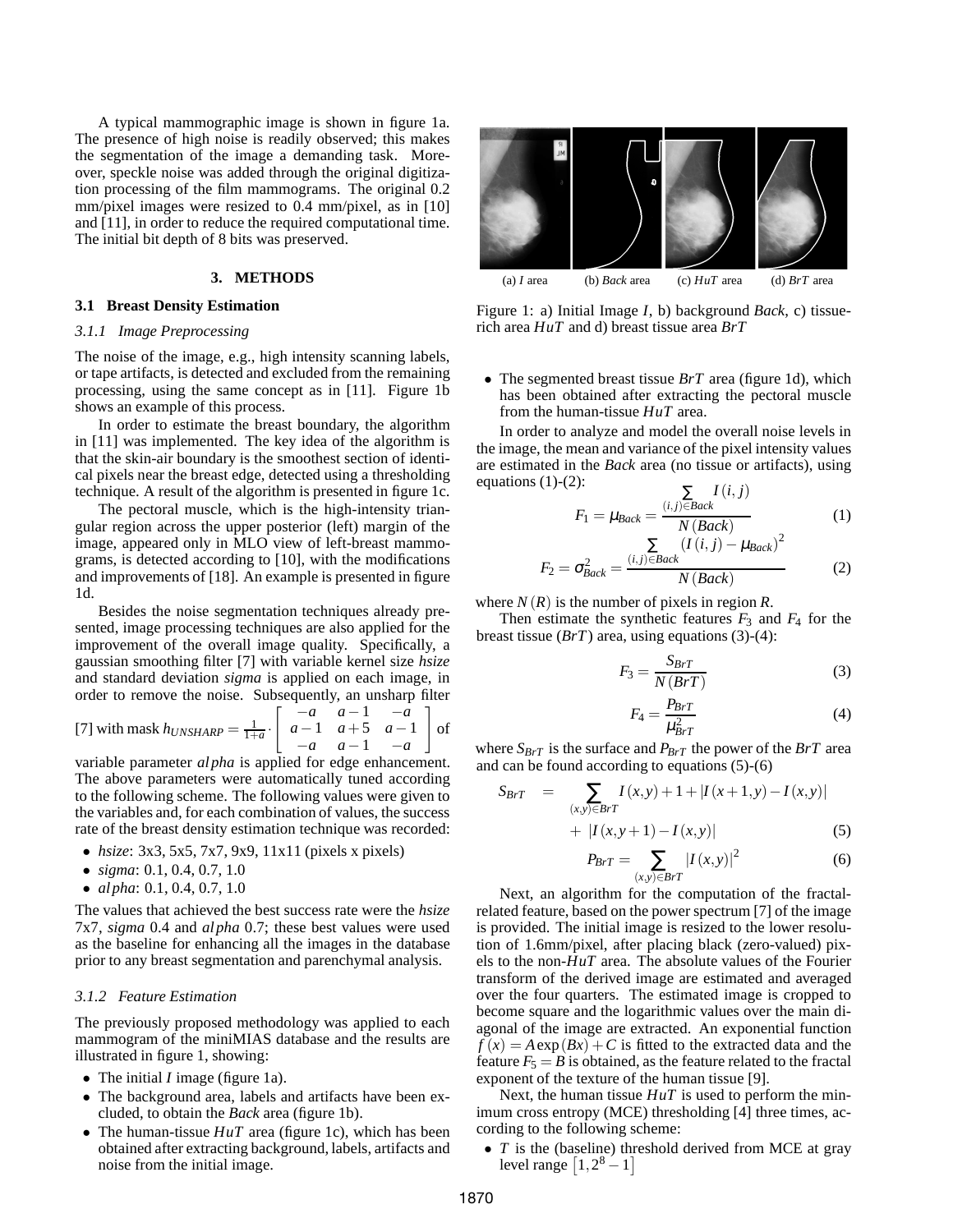

(a) Segmentation scheme (b)  $ROI_1, ROI_2$  (c)  $ROI_3, ROI_4$  (d)  $ROI_5$ 

Figure 2: a) Segmentation scheme, b) *ROI*<sup>1</sup> and *ROI*2, c) *ROI*<sup>3</sup> and *ROI*<sup>4</sup> and d) *ROI*<sup>5</sup>

| $F_1 = \mu_{Back}$                 | $F_8 = \mu_{ROI_2}$                    | $F_{15} = \sigma_{ROI_4}^2$            |
|------------------------------------|----------------------------------------|----------------------------------------|
| $\overline{F_2} = \sigma_{Back}^2$ | $\overline{F_9} = \sigma_{ROL_2}^2$    | $F_{16}=r_4$                           |
| $F_3 = \frac{S_{BrT}}{N(BrT)}$     | $F_{10}=r_2$                           | $F_{17} = wr_4$                        |
| $F_4=\frac{P_{BrT}}{\mu_{BrT}^2}$  | $F_{11} = wr_2$                        | $F_{18} = \mu_{ROI_5}$                 |
| $\overline{F_5 = FE(HuT)}$         | $\overline{F_{12}} = \mu_{ROI_3}$      | $\overline{F_{19}} = \sigma_{ROL_5}^2$ |
| $\overline{F_6} = \mu_{ROI_1}$     | $\overline{F_{13}} = \sigma_{ROL_3}^2$ | $F_{20}=r_5$                           |
| $F_7 = \sigma_{ROI_1}^2$           | $F_{14} = \mu_{ROI_4}$                 | $F_{21} = wr_5$                        |

Table 1: Features used for breast density estimation.

- $T_1$  is the threshold derived from MCE at gray level range  $[T+1,2^8-1]$
- *T*<sup>2</sup> is the threshold derived from MCE at gray level range  $[T_1 + 1, 2^8 - 1]$

The value of the threshold  $T_2$  is used to segment the main core of the glandular tissue from the remaining breast area, as figure 2b shows. The lower threshold  $T_1$  results to a larger, more detailed description of the glandular tissue, as observed at figure 2c. Note that all the possible regions combining the two thresholds  $T_1$  and  $T_2$  are extracted, as figure 2 shows. This is due to the importance of the remaining fatty tissue after each segmentation (corresponding to the two thresholds), with regard to shape and size information of the glandular tissue compared to the remaining breast area. So we extract the following regions:

- *ROI*<sub>1</sub>: the pixels I(x,y) with  $0 \le I(x, y) \le T_2$ .
- *ROI*<sub>2</sub>: the pixels I(x,y) with  $T_2 < I(x,y) \le 2^8 1$ .
- *ROI*<sub>3</sub>: the pixels  $I(x,y)$  with  $0 \leq I(x,y) \leq T_1$ .
- *ROI*<sub>4</sub>: the pixels I(x,y) with  $T_1 < I(x,y) \le 2^8 1$ .
- *ROI*<sub>5</sub>: the pixels I(x,y) with  $T_1 < I(x,y) \leq T_2$ .

Finally, for each one of the above regions *ROI<sup>i</sup>* , the mean  $\mu_{ROI_i}$  and the variance  $\sigma_{ROI_i}^2$  of the intensities of the pixels are estimated, according to equations (1) and (2) and for the regions *ROI*2, *ROI*<sup>4</sup> and *ROI*<sup>5</sup> the features are estimated using equations (7)-(8):

$$
r_i = \frac{N(ROI_i)}{N(BrT)}\tag{7}
$$

$$
wr_i = \frac{\sum\limits_{(x,y)\in ROI_i} I(x,y)}{\sum\limits_{(x,y)\in BrT} I(x,y)}
$$
(8)

This results to a total number of 21 features, as table 1 shows.

| $F_1 = F_{10}^{BRD}$                           | $F_{14} = \mu_{ROI_2}^{Y - AXIS}$         | $F_{27} = k u_{ROI_4}^{I^- A A}$         |
|------------------------------------------------|-------------------------------------------|------------------------------------------|
| $F_2 = F_{11}^{B\overline{R}\overline{D}}$     | $F_{15} = \sigma_{ROI_2}^{Y - AXIS}$      | $F_{28} = m_{ROI_4}^{Y-AXIS}$            |
| $F_3 = \overline{F_{16}^{BRD}}$                | $F_{16} = sk_{ROI}^{Y-\overline{AXIS}}$   | $F_{29} = \mu_{ROLs}^{X-\bar{A}XIS}$     |
| $F_4 = F_{17}^{BRD}$                           | $F_{17} = k u_{RO}^{Y - \overline{A}XIS}$ | $F_{30} = \sigma_{ROLs}^{X-AXIS}$        |
| $F_5 = F_{20}^{BRD}$                           | $F_{18} = m_{ROI_2}^{Y-AXIS}$             | $F_{31} = sk_{ROI_5}^{X-AXIS}$           |
| $F_6 = F_{21}^{BRD}$                           | $F_{19} = \mu_{ROI_4}^{X - \bar{A}XIS}$   | $F_{32} = k u_{ROI_5}^{X - \lambda XIS}$ |
| $F_7 = F_5^{BRD}$                              | $F_{20} = \sigma_{ROI_4}^{X-AXIS}$        | $F_{33} = m_{ROL_5}^{X-AXIS}$            |
| $F_8=N(BrT)$                                   | $F_{21}$ = $sk_{ROI_4}^{X-AXIS}$          | $F_{34} = \mu_{ROI_5}^{Y-AXIS}$          |
| $F_9 = \mu_{ROI_2}^{X-AXIS}$                   | $F_{22} = ku_{ROL_4}^{X-AXIS}$            | $F_{35} = \sigma_{ROLs}^{Y-AXIS}$        |
| $F_{10} = \sigma_{ROI_2}^{X-AXIS}$             | $F_{23} = m_{ROI_4}^{X - AXIS}$           | $F_{36} = sk_{ROI_5}^{Y-AXIS}$           |
| $F_{11} = sk_{ROI_2}^{X-AXIS}$                 | $F_{24} = \mu_{ROI_4}^{Y-AXIS}$           | $F_{37} = k u_{ROI_5}^{Y-AXIS}$          |
| $F_{12} = k u_{ROI_2}^{X - \overline{A}XIS}$   | Y–AXIS<br>$F_{25} = \sigma_{ROI_4}$       | Y–AXIS<br>$F_{38} = m_{ROI_5}^{\prime}$  |
| X-AXIS<br>$F_{13} = m_{ROI_2}^{\prime \prime}$ | $F_{26} = s k_{ROL_4}^{Y-AXIS}$           |                                          |

Table 2: Features used for asymmetry detection

# *3.1.3 Classification*

For the classification of the images according to the breast density, Classification and Regression Trees (CARTs) [3] are used. The main motivation for this selection was the simplicity of these trees, as they make no assumption regarding the underlying distributions of the values of the predicted variables. They use simple linear thresholds, resulting to intuitive separation of classes, while there is no need for a feature reduction preprocessing, as CARTs select the informative features themselves. We use three CARTs, equal to the number of the classes. The CART tree  $Tr_i$  is trained to output the value 1 for the images of class *i* and the value 0 for all the remaining images. So we use an unknown pattern as input to all the CART trees and classify to class *j*, so that *out put*( $Tr_j$ ) = max {*out put*( $Tr_k$ )}, according to the 1≤*k*≤3

one-against-all classification scheme [17].

#### **3.2 Asymmetry Detection**

#### *3.2.1 Feature Extraction*

The basic idea in the feature extraction phase is to use the inner segmentation of the breast, already obtained from the mammographic breast density estimation steps, to detect possible asymmetries between a pair of mammograms. For each mammogram, the features described in table 2 are calculated. Note that:

- For each one of the regions *ROI*2, *ROI*4, *ROI*5, consider the pixels in  $ROI<sub>i</sub>$  as 'on' pixels. In order to find the xaxis cummulative projection in the form of a histogram, estimate the number (sum) of 'on' pixels in every row of the image. In the same way we obtain the y-axis histogram (cummulative projection), as shown in figure 3. Subsequently, estimate the first-order statistics for each of these histograms, meaning mean value  $\mu$ , standard deviation <sup>σ</sup>, skewness *sk*, kurtosis *ku* and median *m*.
- The value  $F_i^{BRD}$  corresponds to the feature *i* of the mammographic breast density estimation step (table 1).

The feature vector of length  $N = 38$ , described in table 2, is estimated for each mammogram. However, in our case, we are interested in detecting asymmetries between a pair of mammograms. Thus, we should detect the cases where the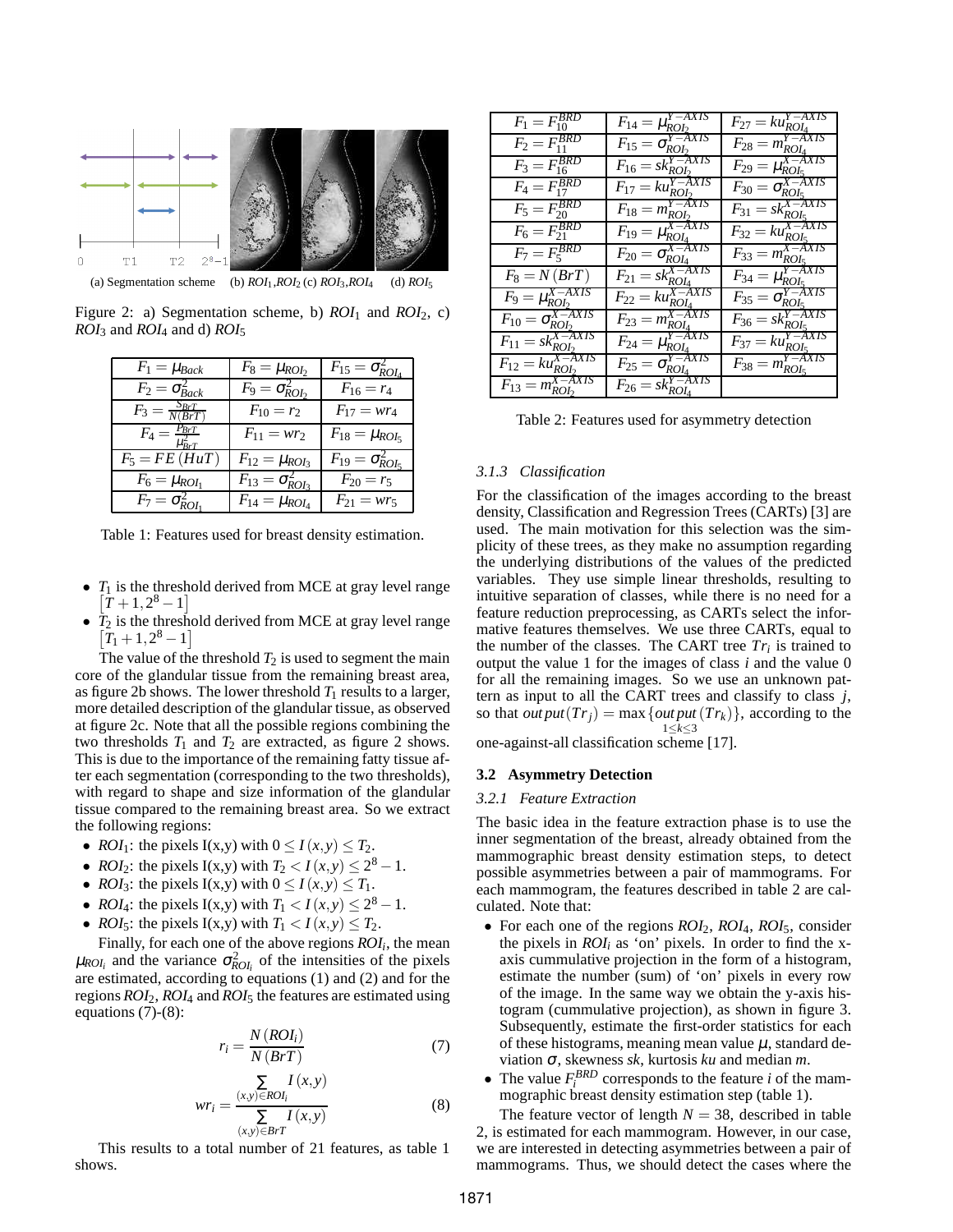

Figure 3: a) Initial Mask, b) x-axis and c) y-axis histogram

values corresponding to the left and the right mammograms differ significantly. Suppose that for the left breast mammogram we have estimated the feature vector *f* and for the corresponding right breast mammogram the feature vector *g*. Then, construct the following differential features of equations (9)-(11) that can be used to detect possible asymmetry between a pair of mammographic images:

$$
F_{1-38}^{ASYMMD} = \frac{|f_i - g_i|}{\max(f_i, g_i)}
$$
(9)

$$
F_{39-76}^{ASYMMD} = |f_i - g_i|
$$
 (10)

$$
F_{77-114}^{ASYMMD} = |f_i - g_i|^3
$$
 (11)

where  $1 \le i \le 38$ , resulting to a feature space of 114 features in total.

# *3.2.2 Classification*

For the classification of a pair of mammograms according to a possible asymmetry, a modified version of the typical k-nearest neighbor classifier is used. The classifier implemented is described below. Consider a two class problem with classes  $C_1$  and  $C_2$ , containing  $N_1$  and  $N_2$  samples respectively. For an unknown input pattern, *w*, estimate the *k* nearest neighbors  $n_i$ ,  $1 \le i \le k$ , according to Euclidean Distance and then calculate the values of the following variables:

sum<sub>1</sub> (w) = 
$$
\frac{N_2}{N_1} \cdot \sum_{i=1}^{k} \frac{1}{d_i}
$$
 (12)

sum<sub>2</sub> (w) = 
$$
\frac{N_1}{N_2} \cdot \sum_{\substack{i=1 \ n_i \in C_2}}^{\frac{n_i \in C_1}{k}} \frac{1}{d_i}
$$
 (13)

where *d<sup>i</sup>* is the Euclidean Distance of the unknown pattern *w* to the  $n_i$  nearest neighbor.

Then the unknown pattern is classified as:

$$
w \in \begin{cases} C_1, & if sum_1(w) > sum_2(w) \\ C_2, & if sum_1(w) < sum_2(w) \end{cases} \tag{14}
$$

The previous classifier is similar to the a standard k-nn classifier. The difference lies in that the confidence value of each class is multiplied with a constant term, in order to cope with the class imbalance problem [17]. If, for example, class  $C_1$  is oversampled, the constant  $\frac{N_2}{N_1}$  (< 1) is multiplied with *sum*<sub>1</sub>, resulting to a different weight of the patterns of each class.

| <b>BREAST</b>    |  | <b>TRUE CLASS</b> |  |  |
|------------------|--|-------------------|--|--|
| <b>DENSITY</b>   |  |                   |  |  |
|                  |  | 88 (88            |  |  |
| <b>PREDICTED</b> |  |                   |  |  |
| CLASS            |  |                   |  |  |

Table 3: Results of the proposed breast density estimation algorithm. Values inside parentheses are the results obtained when using the manual segmentation method.

# **4. EXPERIMENTS AND RESULTS**

The method for evaluating the algorithms is the leave-oneout, which is one of the most common cross-validation methods [17].

#### **4.1 Breast Density Estimation**

The proposed mammographic breast density estimation algorithm was tested on all the images of the miniMIAS database, fully annotated according to 3 breast density classes. Note that masks capable of extracting the background, obtained by manual segmentation of the tissue-related areas [19] have been used. Thus, it was possible to compare the results derived by the fully automated and the manually segmentated techniques, as it is presented in table 3. Values inside parentheses were the corresponding values, using the manual segmentation. For the evaluation of the algorithm the work in [11] was used, where the Closest Point Distance algorithm proposed achieved 66.15% success rate, while a previous work [1] reported 65%, when applied to a subset of the miniMIAS database. The results of our method achieved a success rate of 67.32%, using the fully automatic segmentation method. As expected, when using the manual segmentation the results were better (68.01%) since the feature extraction procedure used slightly better segmentation data of the mammographic breast area.

#### **4.2 Asymmetry Detection**

The proposed asymmetry detection algorithm was applied to all the images of the database, fully annotated as symmetric (SYMM) or asymmetric (ASYMM). The features were processed through univariate significance analysis, specifically T-test [5], resulting to a feature vector of predefined length 18. The results of the algorithm are shown in table 4. Similarly to breast density estimation algorithm, the results derived by the fully automated and the manual segmentation techniques are presented. Values in parentheses are the corresponding results when using the manual segmentation technique. For the evaluation of the algorithm the work presented at [6] was used, where an asymmetry detection technique using Gabor wavelets was presented and tested on 80 images of the miniMIAS database, achieving an average classification accuracy of 74.4%. The results obtained were for the manual segmentation 73.91% and for the automatic method 70.19% However, note that our method is computationally simpler and more importantly it is based on quantities used in 4.1. Thus our method addresses the tasks of mammographic breast density estimation and asymmetry detection in an unifying context.